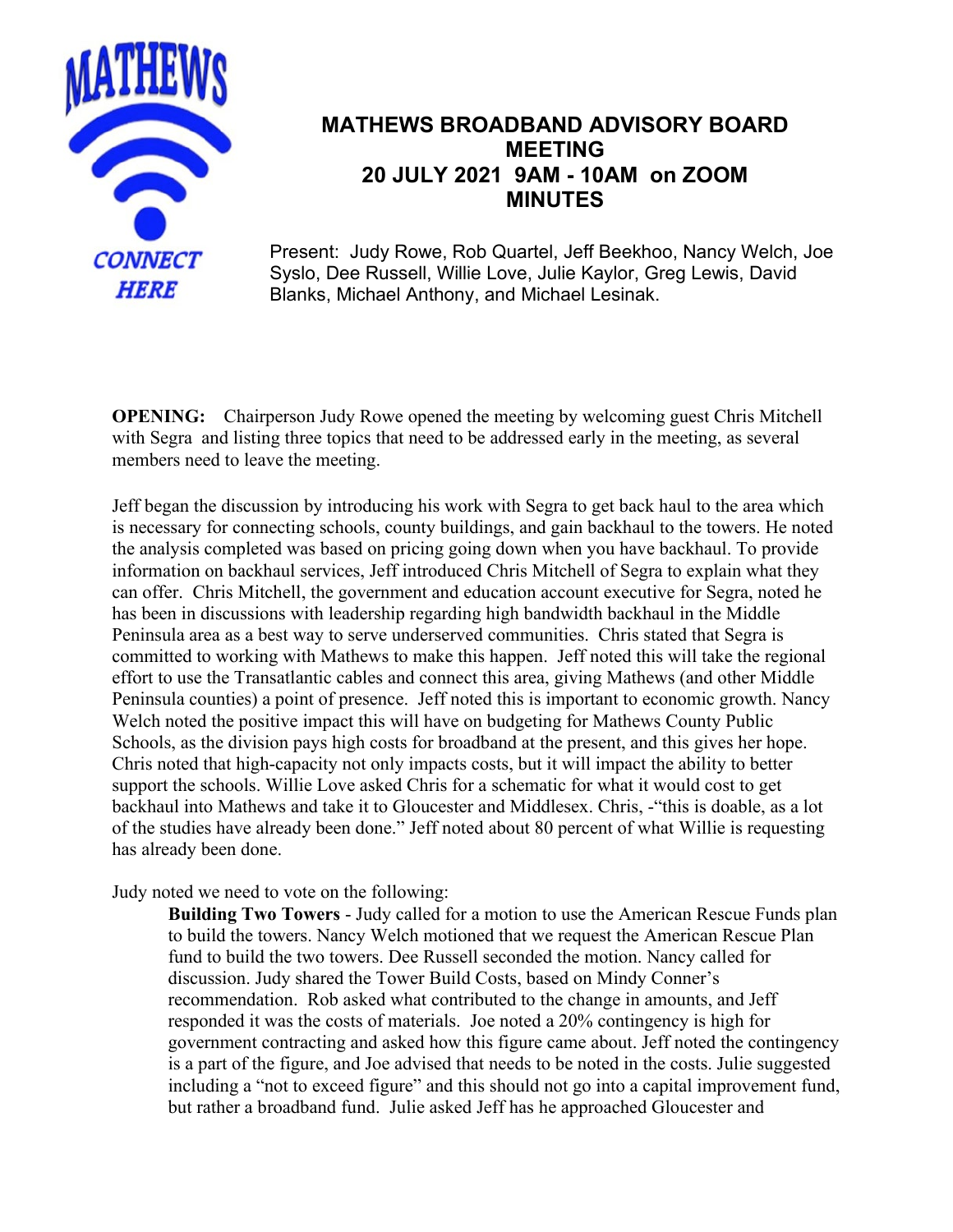Middlesex counties regarding contributing, as this is being deemed a regional project. Jeff responded it needs to be clear that if this is a regional effort, then there will need to be clarification because there are no requirements for matching funds. Nancy Welch amended her motion to request American Rescue Plan funds to build the two towers with a contingency plan not to exceed \$678,000 with a breakout of the 20% contingency. The vote on the first amendment to include the contingency passed. The vote on the second amendment not to exceed the \$678,554 passed. The motion to take this all to the Board of Supervisors passed.

**Pursue the VATI Grant** - Rob Quartel made the motion that we request approval from the Board of Supervisors to pursue the VATI grant to provide fixed wireless equipment on the towers with repeater poles and backhaul to the towers. Nancy Welch seconded the motion. Joe asked if the equipment cost is above the equipment costs in the Tower Build Costs. Jeff responded yes it is. Joe suggested a better description of the equipment. The motion passed.

**The Governor's \$700 Million for Broadband** - The BAB voted unanimously to request approval from the Board of Supervisors to pursue the \$700,000,000 broadband funding.

**MINUTES:** Judy noted the July 6, 2021 Meeting Minutes were emailed to members for review. Judy asked for a motion to accept the Minutes as presented. Joe Syslo made a motion to accept the Minutes as presented, and Greg Lewis seconded the motion. The motion carried.

## **OLD BUSINESS: Updates**

VATI Grant with ABB - Judy reported this all in process (the walkout and design is completed, the equipment for the technology expansion hub has been ordered, outside plant and construction materials are being ordered). Everything has been submitted to the state and we are awaiting the contract finalization.

VATI Grant with OBB - They are finalizing the details in preparation for the July 14th deadline.

Radio System - Willie reported all the paperwork in submitted, Harris Radio is ordering the equipment to be shipped, and we are on schedule.

Signs and Website - Dee Russell had to leave the meeting.

MiFis To Go - Greg Lewis reported everything is going well. The library's MiFis are usually all checked out, and the schools' MiFis are typically half checked out. Greg reported the Library will be using the ARP funding (Emergency Connectivity fund) to extend service for six months through June 2022. They are also looking to expand the number of MiFi units (20-25 additional). Greg anticipates they will be purchasing laptops and tablets for circulation.

Smart Poles - Judy reported her neighbor needs to consult with his surgeon in Florida and Judy is going out to show him the Smart Pole. These stories continue to come up every day;